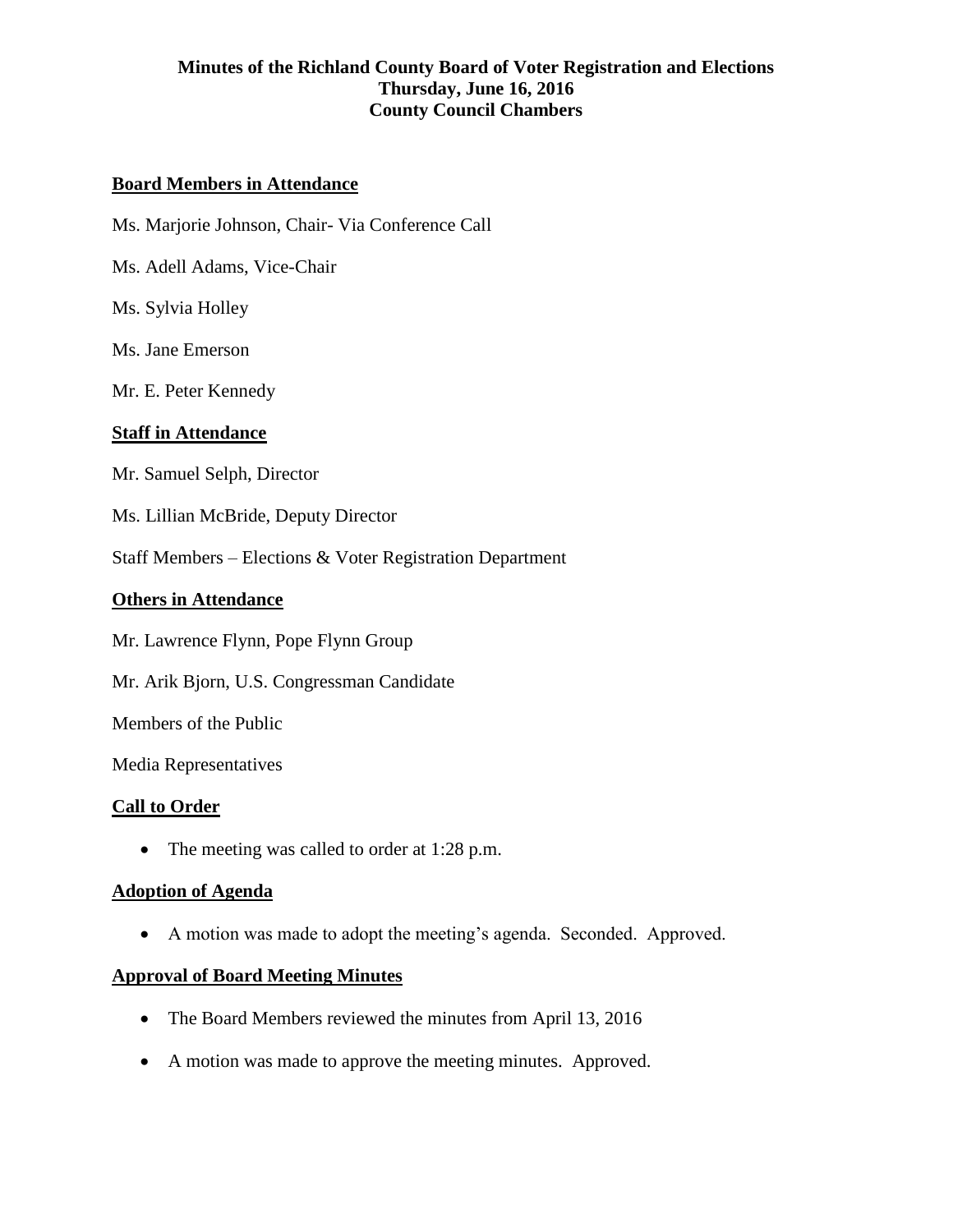#### **Board Comments – Discussion**

**Kennedy-** Would like to include and discuss posting the Director's job and job description. After a brief conversation among fellow board members Mr. Kennedy, withdrew his request to discuss. This discussion was closed, but may be revisited at a later date. No other comments were given.

**Holley-** No comments at this time.

**Emerson**- One correction to be made to previous minutes, Ms. Emerson stated that she was present during the Board meeting on April 13, 2016. She voted against the motion, which was made to change the bylaws to read that the Board will meet every other month.

**Adams-** No comments at this time.

#### **Director's Comments & Updates**

- **Recent Elections**
	- A. June 14, 2016- The voters seemed to experience some confusion during the Primary Election and judging from the Call Center notes, voter comments, etc. it seems to be centered around the multiple Elections, which included the same candidates in County Council District 10.
	- B. During this Election we had several instances in which voters cast their ballots, without first reviewing to ensure that the candidates were from their district.
	- C. Encountered instances where, Candidates and/or candidates' representatives were not respectful and questioning the authority of the Poll Clerks and Managers.
	- D. Issues that escalated were mostly contributed to the overzealousness of candidates. In a concerted effort to decrease these actions in the future, our office has created a Standards and Procedures guideline for candidates. This guideline will be distributed during candidate filling.
- **Upcoming Elections**
	- June 21, 2016 Richland County Upper Rocky Lake Special Tax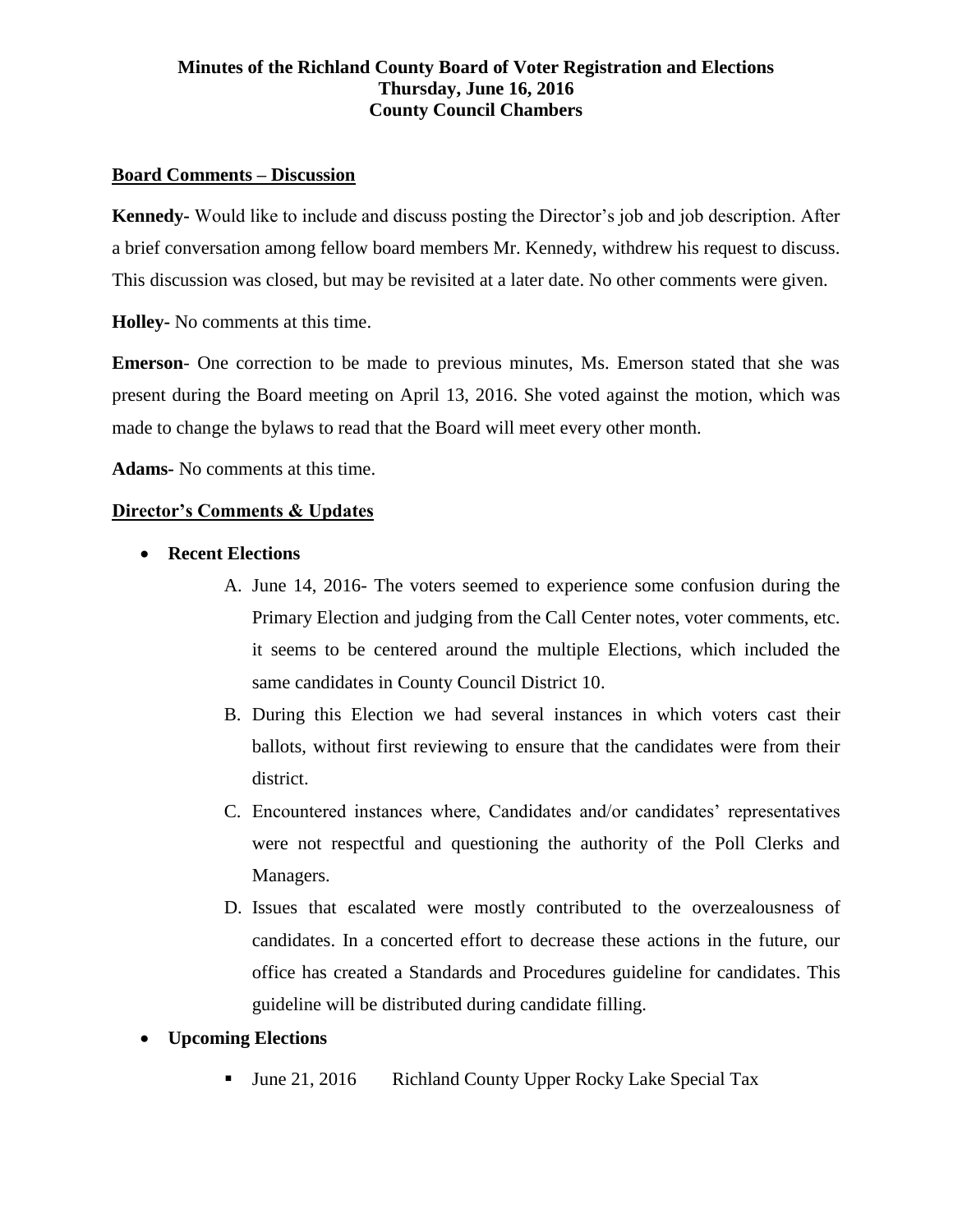District Referendum Election – 124 voters

June 28, 2016 Primary Run-Off -2 seats participating, County Council District 10 and House of Representative 79

Ully 19, 2016 Richland County Council District 10 Special Election

# **Special Tax District**

- The Chair recognized Mr. Lawrence Flynn, Pope Flynn Law Firm, regarding the remaining 3 Special Tax Districts Election. Mr. Flynn informed the board that the approval process was complete and proposed, Tuesday, August 23, 2016 as the combined Election date for Beaver Dam, Cary Lake and Rocky Ford Lake.
- A motion was made to approve the inclusion of a referendum for the Upper Rocky Lake Special District with a proposed election date of June 21, 2016. Seconded.

| <b>FOR</b> | <b>AGAINST</b> | <b>ABSTAIN</b> |
|------------|----------------|----------------|
| Kennedy    |                |                |
| Johnson    |                |                |
| Adams      |                |                |
| Emerson    |                |                |
| Holley     |                |                |

# **Chairperson's Comments**

 **Staff Acknowledgements -** Gratitude was extended to the staff for their hard work and dedication during this busy Election season. Despite the intensity of the work the staff has remained diligent and the Board Members are appreciative.

# **Confirmation of Consensus to Amend By-Laws**

 A motion was made to change the bylaws to read that the Board will meet every other month. Seconded by Sylvia Holley.